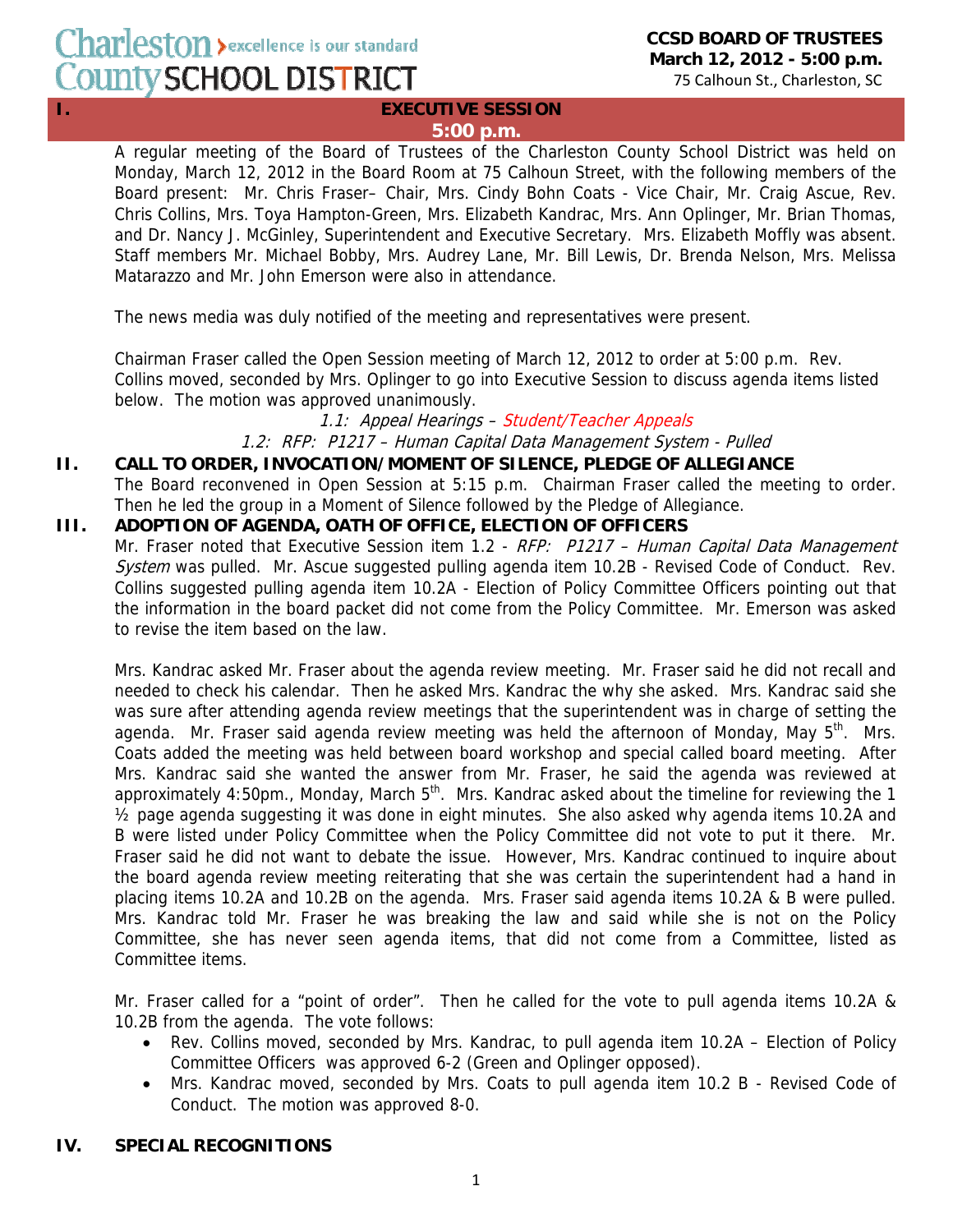## **4.1: A. Wando HS - Band and Fine Arts Department**

The Board recognized Wando High School Band and Fine Arts Department. The Fine Arts Department recently received recognition for Landmark Scenes. Visual Arts Program award winner, Band made finals in Band of America Competition, Dance Program invited to Dance Festival, Orchestra offering new orchestra.

#### **B. North Charleston HS Boys Basketball State Champions**

The Board recognized North Charleston High School Boys Basketball 2A State Champions. Mr. Blake Hall, first year coach and Mr. Bob Grimm were congratulated for their first year win.

#### **C. AmeriCorps/Project HERO Participants**

The board recognized AmeriCorps Members who participated in Project HERO (Helping to Enhance Reading Opportunities).

## **V. SUPERINTENDENT'S REPORT**

The Superintendent shared the following:

- **AmeriCorps** participants were thanked for their services.
- **Studer Conference** Mr. Chris Fraser, Mrs. Cindy Coats, Mrs. Audrey and Dr. McGinley were invited to a conference where they interacted with other individuals from hospitals and banks working to take their organizations to the next level. Dr. McGinley will share information learned with principals this Thursday.
- **Green Schools Summit** Dr. McGinley attended the summit with Mayor Riley where they learned about a concept to use vacant properties turning them into worthwhile community centers.
- First Annual Girls' Summit was held on Saturday. Dr. Nelson who plans the Boyz to Men Summit volunteered to put together the Summit which is an extension of the Parent University. The Summit was well attended and information was shared that was helpful to girls.
- **North Charleston High School varsity men's basketball team for winning the state championship!** – Dr. McGinley congratulated the players, Coach Hall, Principal Grimm and the entire school for representing CCSD.

Mrs. Kandrac asked the date and location of the Studer Conference and who made decision about attendees. Dr. McGinley said the conference was last Wednesday & Thursday – March 7-8th in New Orleans. She accepted the invitation. Mr. Fraser said Studer Group invited him, Dr. McGinley, Mrs. Lane, and Mrs. Coats. Mrs. Kandrac asked who covered the expenses and when she could expect to see amounts on the Board expense report. She also asked invitations were issued to other board members. Mr. Fraser said invitations were only extended to the four individuals he noted earlier. The attendance fees were waived by the Studer Group. Mrs. Kandrac said she might have considered paying her expenses to attend the conference, had she known about it. She also asked if Studer covered airline tickets and hotel expenses for Mr. Fraser & Mrs. Coats and if the information was recorded on the Board's Expense report. Mr. Fraser said airline tickets were purchased in February so are listed on the Board's Expense report. Mrs. Kandrac asked about the conference registration amount. Mr. Fraser said it was \$1200 noting that the district was not charged. Mrs. Kandrac suggested the Studer Group should be able to \$1200 for two board members since the district is paying them approximately \$200,000.

Mrs. Kandrac asked Dr. McGinley if she was prepared to make a report to the board on the Studer Conference. Dr. McGinley said the conference was about performance management and aligning the the district's processes and procedures around the district's schools, elevating performance, community feedback, parent satisfaction surveys, employee engagement work with Studer.

Mrs. Kandrac asked about the Girls Summit and invitations for Board members. Dr. Nelson said Board members received invitations to the "Boyz to Men" Summit. However, since this was the first Girls Summit, invitations were not extended to board members. Mrs. Kandrac said she was sorry to learn that board members were not invited to the Girls Summit because she would have been happy to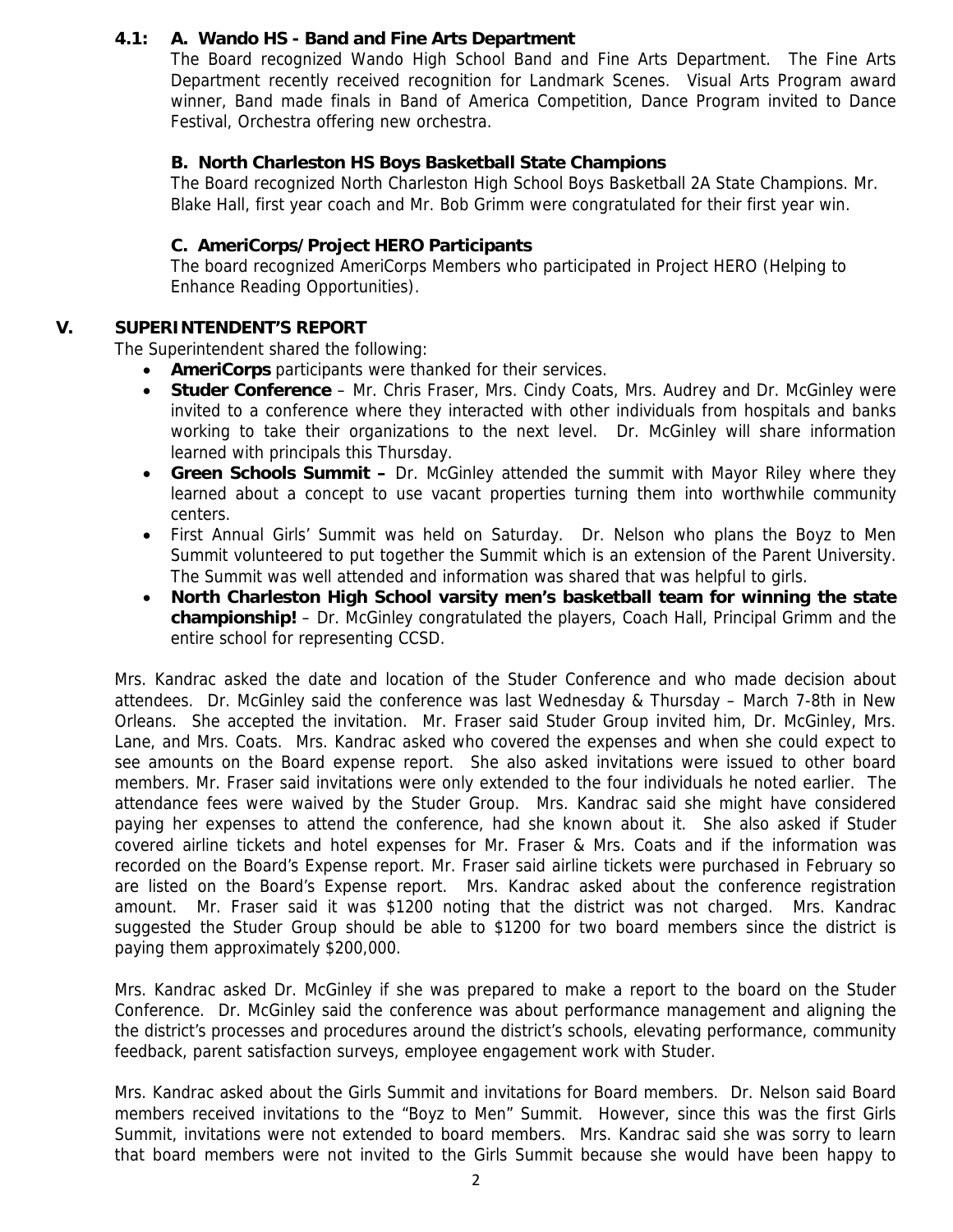attend.

Mrs. Kandrac commended Mr. Olson who works with charter schools found out that 95% of teachers working in charter schools are certified. Also, she said Dr. Kirstein at Charleston Charter Math & Science Charter had a Math & Science Fair last Thursday and it was spectacular. Students from CCSMC participated in and competition last week at the Citadel and they should be commended.

Mrs. Coats commended the North Charleston High School basketball champions for being great citizens in addition to being wonderful players.

Mrs. Kandrac commented on student basketball players that were recognized for academics in Virginia.

## **VI. VISITORS, PUBLIC COMMUNICATIONS**

Mrs. Coats read Board policy BEDH and CCSD's procedures for individuals that are signed up to address the board.

- 1. Mr. Mike Campbell shared a list of priorities from the Community Vision 2016 Engagement meetings. He requested the board to consider taking action on items listed use the information provided to develop a strategy that would best serve all students in CCSD. He thanked Ms. Jean Norman - School Improvement Council representative, and the board for travelling to satellite meetings at various schools. He also thanked volunteers who facilitated the Vision 2016 Engagement meetings.
- 2. Mr. Conrad Faulkowitz, a Wando High School parent, addressed the board in support of the Wando teacher that was recently dismissed. He requested the teacher be reinstated to his position at Wando.
- 3. Ms. Heather Tulley, a freshman at the University of SC, addressed the board in support of the Wando teacher that was recently terminated. She spoke of her respect for the teacher and how he inspired her to become a special education teacher.
- 4. Ms. Debbie Jones said "it takes a life time to build your reputation, but only one minute to ruin it". She suggested the success rate of the district shows that administration has failed students in CCSD. She said a recently newspaper article mentioned the costly mistakes made at Burke High. She requested district's priority be about education and recognizing students for academics
- 5. Mr. Anthony Bryant expressed concerns about an EPA complaint and shared a letter he received from Mayor Riley. Also, Mrs. Kandrac requested Mr. Bryant's information be copied for board members to review.
- 6. Mr. Henry Copeland expressed concerns about attempts to get around the rules in CCSD. He said about the board agenda item listed under Policy Committee that administration was underhanded, unprofessional, disrespectful and deceitful for Superintendent and General Counsel to add the item that was not discussed by the Policy Committee. He it was a breach of contract and grounds for termination. He spoke of board efforts to "strong arm" Committee officers to the liking of the Superintendent. The rules followed by standing board members of the Policy Committee and Audit and Finance Committee are clear. He reminded the board about Roberts Rules and the Oath of Office they took. Mrs. Coats requested the minutes from the Policy Committee meeting.
- 7. Mr. Franklin Tyler Fox read a letter written by Ms. Atlee Jennings, a Wofford College student and Wando High School graduate. The letter spoke of efforts of the dismissed teacher to help students at Wando—giving hungry students his lunch or cold students his jacket and suggested the Board look at all the good this teacher had done during his years of service.
- 8. Ms. Lauren Kurlock, a College of Charleston student, addressed the board in support of the Wando High School teacher that was dismissed mentioning how she bullied in high school and the assistance she received from this teacher.

## **VII. APPROVAL OF MINUTES/EXECUTIVE SESSION AGENDA ITEMS**

## **7.1: Open Session Minutes of February 27, 2012 and March 5, 2012**

Mrs. Kandrac share the following:

- The yea votes should be recorded first, then abstentions.
- Page 2 Election of Officers should say Mrs. Kandrac initially voted for Rev. Collins.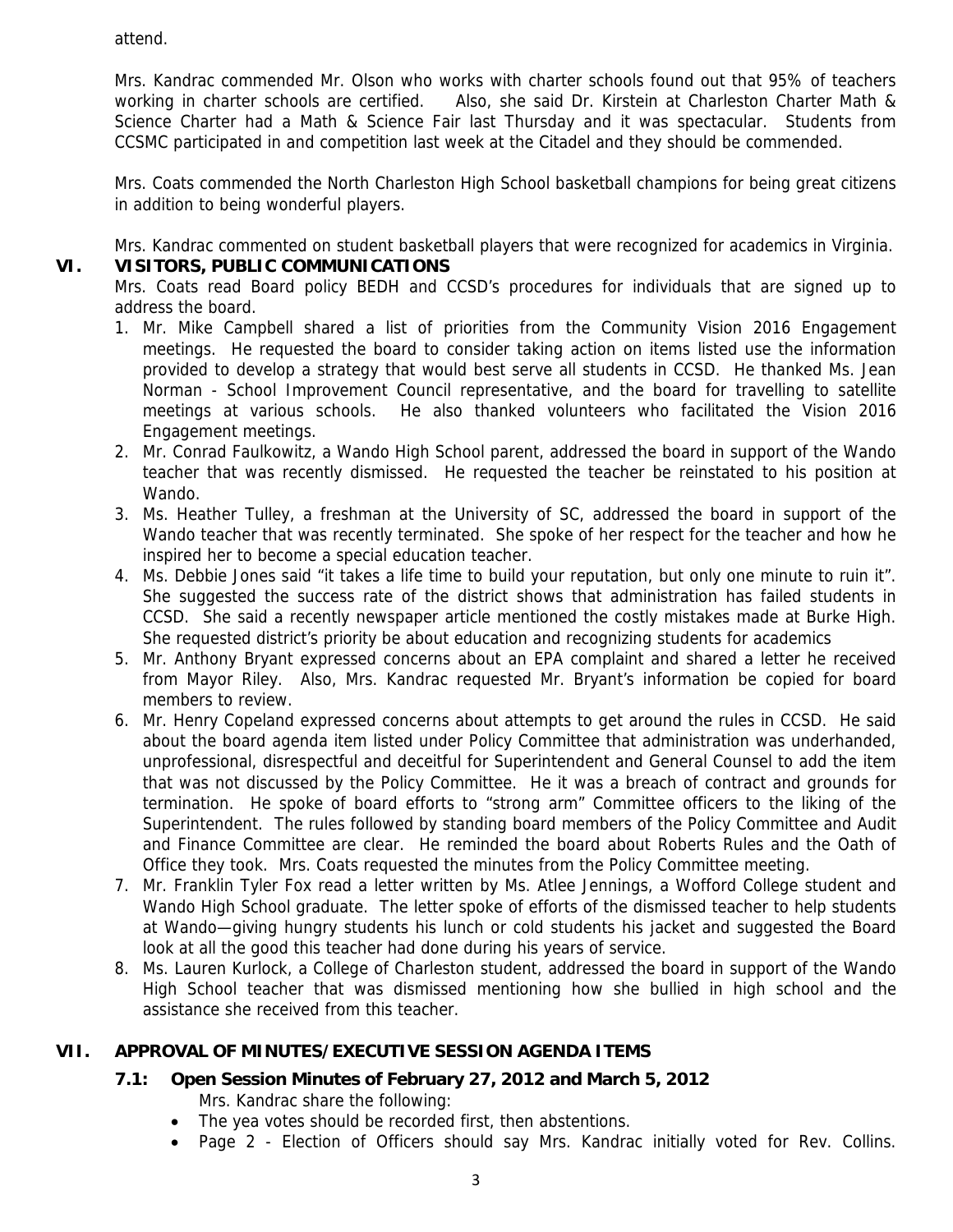However, since the vote was not called, she changed vote to Mrs. Coats for continuity purposes.

- Page 3 item 5 should say "Kandrac said" not, "meant to say" individuals were discouraged.
- Executive Session RFP should say Mr. Thomas abstained because he was not allowed in Executive Session.
- Page 5 Item 12.1B –Mrs. Kandrac asked about sign at Burke which reads "parents and guardians are the only ones to receive visitors' passes". Mrs. Kandrac asked Dr. McGinley if anyone staff checked looked investigated. Dr. McGinley said staff could not investigate because no was aware that someone had been turned away. Mrs. Kandrac said she asked about the sign about parents being the only ones to receive a visitor pass and if that was the practice at other schools. Dr. McGinley said all visitors must have pictured identifications and they are checked out prior to receiving a pass. Mrs. Kandrac said sign said only parents of Burke students would get a visitors pass. Dr. McGinley said she misunderstood the request. However, she would check it out. Mrs. Coats asked for an update on the Burke sign.

Mrs. Kandrac moved, seconded by Rev. Collins, approval of the February 27, 2012 board minutes, as amended. The minutes were approved 8-0.

Mrs. Kandrac moved, seconded by Mrs. Coats, approval of the March 5, 2012 board minutes. The motion was approved 8-0.

Mrs. Kandrac asked if students could be excused from PASS test. Then she suggested the minutes be amended to say "students would receive a zero if they are out the day of PASS test".

## **7.2: Motions of Executive Session of March 12, 2012**

Mr. Fraser announced that no motions were made. In response to Mrs. Kandrac's question about the Board set a calendar date for a student appeal, Mr. Fraser said a date was identified for a student appeal. Mrs. Kandrac said she didn't think board should set calendar in Executive Session. Mr. Fraser announced the appeal hearing date and time shown below.

## **1.1: Appeal Hearings**

The board agreed to hear appeals on the following dates:

Student Appeal – Thursday, 3/22/2012 at 8:30

## **1.2: RFP: P1217 – Human Capital Data Management System - PULLED**

# This item was pulled from the agenda. Therefore, no action was taken.

## **7.3: Financial Minutes of February 27, 2012 and March 5, 2012**

The board acted on the Financial Minutes as follows:

- **February 27, 2012**  Mrs. Kandrac moved, seconded by Rev. Collins approval. The motion was approved 8-0.
- **March 5, 2012** Mrs. Kandrac moved, seconded by Rev. Collins approval. The motion was approved 8-0.

## **VIII. CAE UPDATE**

# **IX. MANAGEMENT REPORT(S)**

# **9.1: Effective Teaching and Leadership: District-Wide Performance Management – Human Capital Management System**

Mrs. Audrey Lane presented a PowerPoint presentation highlighting the following topics in response to the board's inquiry about implementing a Performance Management System in CCSD:

- Goal Strengthen the Instruction Core
- Maximize Human Capital
	- o Current State
	- o Future State
- Increase Access to Timely Data
- **Effectively Manage Resources**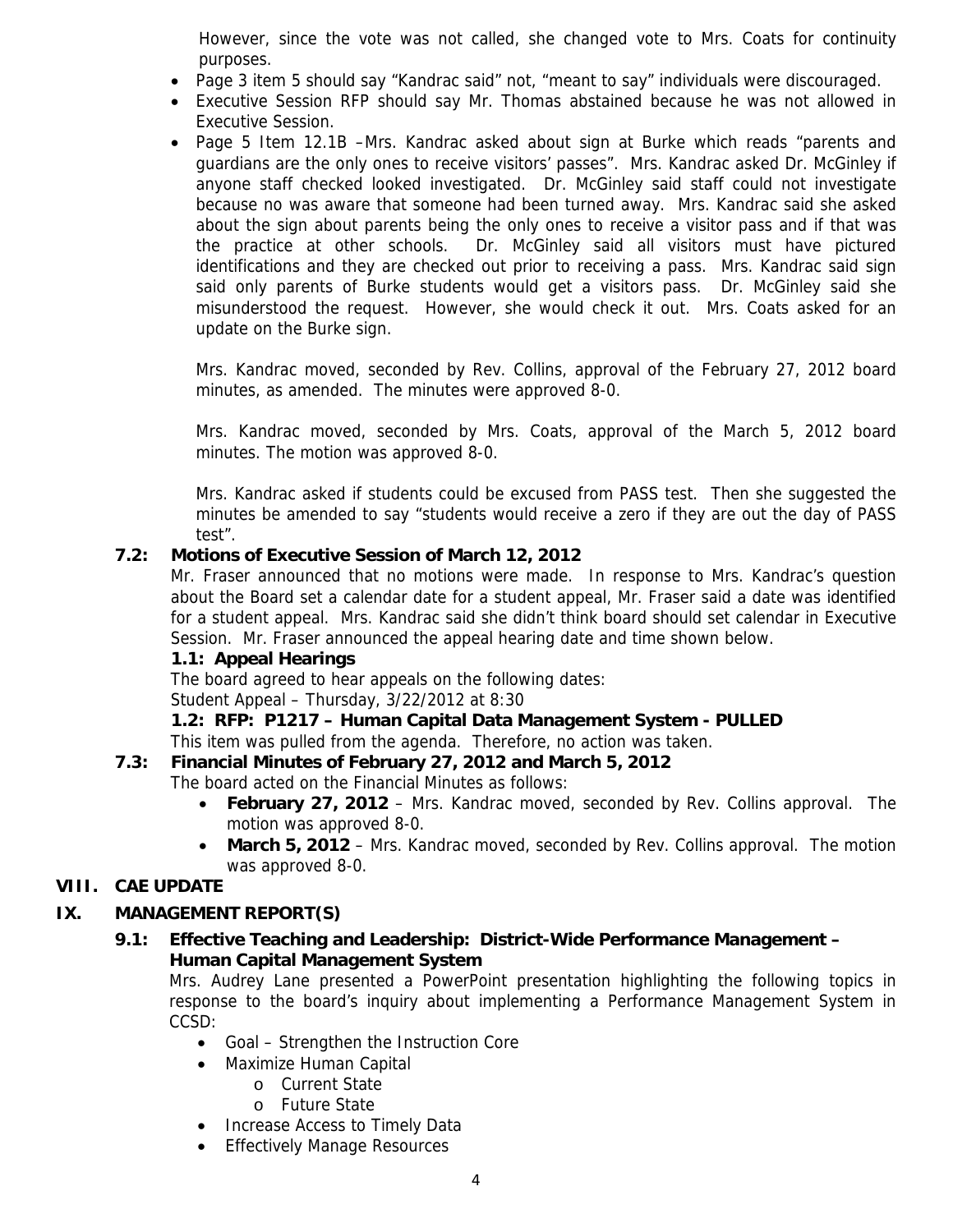#### • Increased Student Achievement

Rev. Collins asked about the start date. Mrs. Lane said April 2012, if the recommendation is approved at next board meeting. Rev. Collins questioned the timing stating that it is the end of the school year. Mrs. Lane said the data management system would build a web-based tool that is not currently available in-house. An earlier start would allow staff to be ready when teachers return to school next school year. Mr. Fraser said \$300,000 was a lot of money to pay for one year. Dr. McGinley said the district is purchasing service that would allow software to communicate with each other. It is the only way to get to the level required is to have a system that allows MUNIS, Data Central and other databases working together. A sophisticated level of data management is needed to replace a lot of manual labor. Mr. Fraser said the district is not implementing something new, just purchasing something to handle the work behind the scenes. Rev. Collins asked about the first year amount starting in March. Then he asked Studer's role since the system was doing all the work. Mrs. Lane reiterated that it is a web-based tool that would have information readily available for all employees. Rev. Collins asked if the Studer Group was still needed. Mrs. Lane said the Human Capital Management System would be used to handle data. Dr. McGinley added that the contract would be on the next board agenda. Mrs. Kandrac asked about the significance of using the picture of the Charleston Symphony Orchestra Gospel Choir. Mrs. Lane said the picture illustrates a shared vision between the board and the school district. Mr. Ascue asked how this purchase would filter down to better education for students. Mrs. Lane said being able to access data enables staff to make better decisions quicker because of time lost accessing data. It is about real time versus waiting on data for days. Mrs. Kandrac commended Mrs. Lane on the presentation she shared with the Audit and Finance Committee. She suggested taping committee meetings for individuals review.

Mrs. Coats asked if the system was designed to track student and employee performance information. Mrs. Lane said it would track both.

Mr. Thomas expressed his support for the update and asked if employee jobs would be affected with the purchase of this tool. Mrs. Lane said no. It should free time up for a Teacher Evaluator to do more work in the classroom and have conversations about the data.

Mr. Ascue asked how about training plans. Mrs. Lane said all employees would be trained and be able to manage their own information in the system. Mr. Fraser said many companies allow employees to manage their own benefits and retirement information.

Mr. Bobby clarified the funding source for Mrs. Kandrac stating it would be changed to Fixed Cost of Ownership before coming to the board for action. Also to Mr. Thomas, Mr. Bobby said staff expects to find efficiency in across many areas and allow staff to relocate services to other areas where it is needed.

Rev. Collins asked more about the impact it would have on staff and if it meant less manpower. Mr. Bobby said it could mean less manpower. However, he didn't think CCSD was overstaffed. It could mean having fewer people in certain areas. The picture isn't clear at this time. However, he would be willing to bring a report to the board when he is clear about what it would look like. He said the efficiencies would occur over a period of time.

#### **X. COMMITTEE REPORT(S)**

#### **10.1: Audit & Finance Committee**

Mr. Fraser said in the future he would like to see Audit and Finance and Policy Committee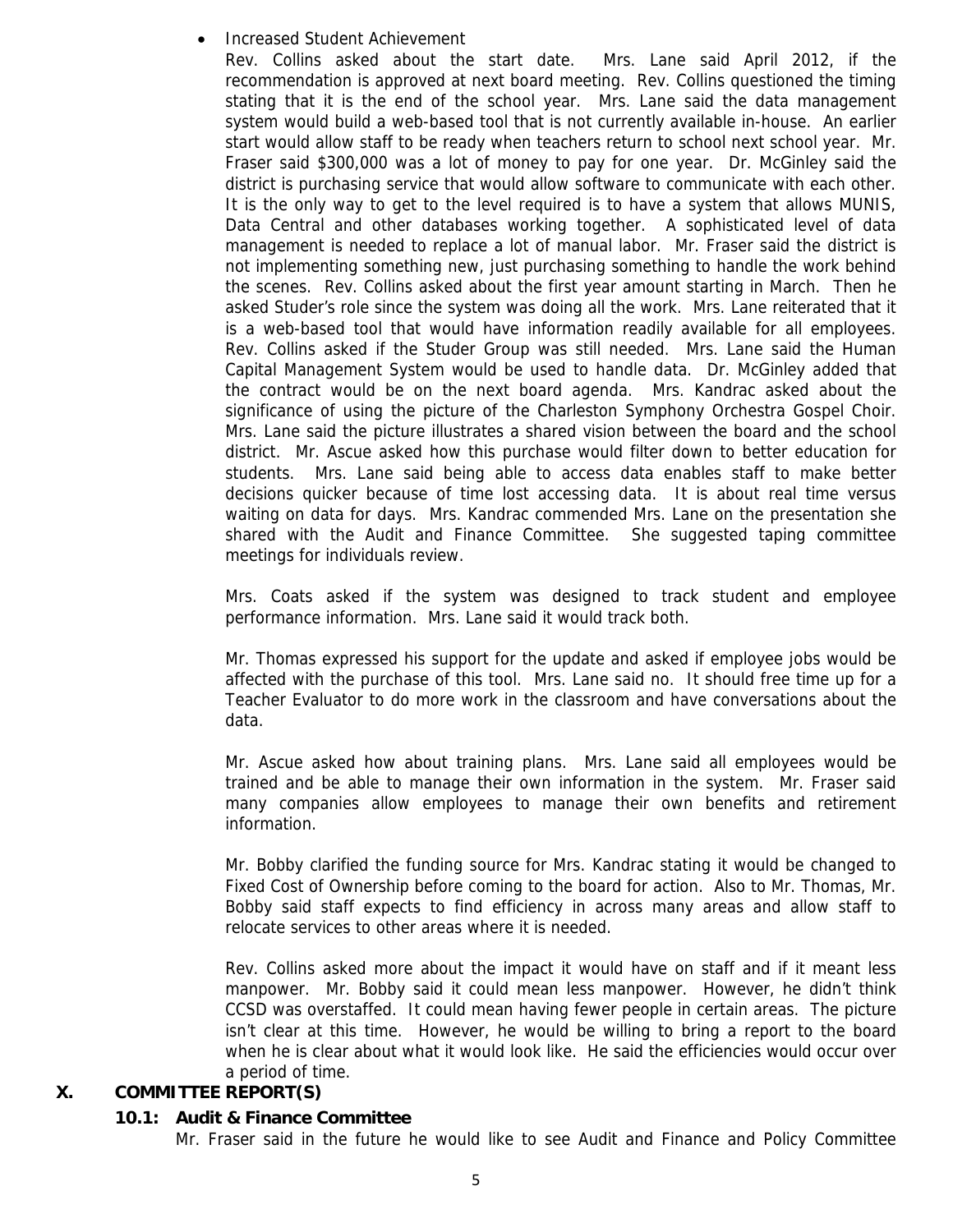minutes before voting on agenda items. Mrs. Kandrac said the board has Audit and Finance Committee minutes. However, the committee has not been approved yet and there are things missing in the Audit and Finance minutes and said there was a gap and information regarding a company that tried to sue the district was not included. While she felt it was not intentional, she is concerned that the A&F Committee has not approved minutes and would like to have the meetings recorded to avoid something similar from happening again.

## **A. Head Start/Early Start In-Kind Policy (Non-Federal Match Work Plan)**

Mrs. Coats moved on behalf of the Audit and Finance Committee, seconded by Mr. Ascue, approval the Head Start/Early Start In-Kind Policy (Non-Federal Match Work Plan). The motion was approved 8-0.

Mr. Bobby said in response to Rev. Collins' question that policy was required by the Federal Agency responsible for HeadStart.

## **B. Spring 2012 Bond Anticipation Note Sale**

Mrs. Coats moved on behalf of the Audit and Finance Committee, seconded by Mrs. Oplinger, approval of the Spring 2012 Bond Anticipation Note in the amount of \$40,000,000 Series 2012A and \$10,500,000 Series 2012B to support the following. The funding source is Spring Bond Anticipation Note Issuance repayment according to long-term debt strategy. The motion was approved 7-1 (Mr. Thomas opposed).

- 1. The amount of \$17,400,000 for the second installment payment for the alternative financing based on our long-term debt structure and commitments.
- 2. The amount of \$18,600,000 to support the Fixed Cost of Ownership for 2013.
- 3. The amount of \$3,100,000 for the purpose of funding the Hamlin/Access Road as part of the Jennie Moore/Laing project.
- 4. The amount of \$900,000 for the wetlands mitigation at the property adjacent to West Ashley High School.
- 5. The amount of \$10,500,000 to pay off the Spring 2011 Bond Anticipation Note for the Sales Tax Program.

Mrs. Kandrac commended Mrs. Coats for understanding most Audit and Finance agenda items and asking questions in the meeting whenever she felt additional information was needed.

#### **C. Reallocation of 2005-2009 Capital Building Funds**

Mrs. Coats moved on behalf of the Audit and Finance Committee approval of staff's proposal to utilize savings from the 2005 Installment Purchase Capital Bond Building Program as follows. The funding source is Alternative Financing Savings 2005-2009 from the 2005 CEEFC issuance. The motion was approved 8-0.

- 1. The Carolina Park Road and Infrastructure Project also called the Darrell Creek Trail/Park Avenue Extension (\$1,400,000).
- 2. The District's portion of the shared cost to improve the rural recreation facilities at Haut Gap Middle School (Partnership between Charleston County Parks and Recreation and the Charleston County School District - \$250,000).

Mrs. Coats said great for H. Gap because PRC will be responsible for upkeep. Also, about Carolina Park, she said the Town will take over and be responsible for upkeep.

Rev. Collins asked about funding. Mr. Bobby said it is outlined in board packet and funds are actually saving the district money. He said there is more money in value and land for Wando Middle College and value for Haut Gap gives district far more than what is being invested.

Rev. Collins asked if there was any money was left in the 2005-2009 building project because he is always looking out for North Charleston. Mr. Bobby said yes.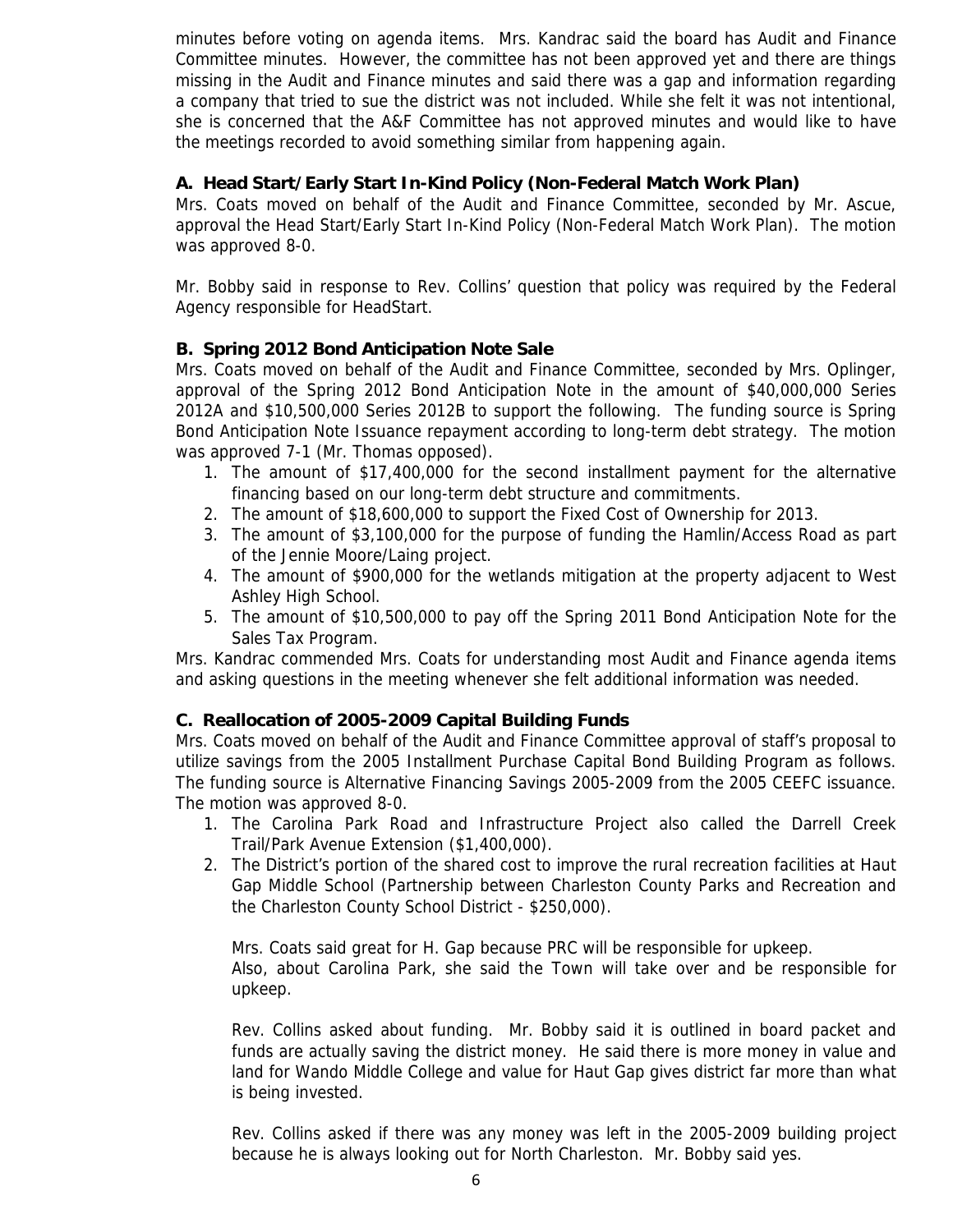#### **D. Comprehensive Audit Plan**

Mrs. Coats moved on behalf of the Audit and Finance Committee, Mr. Ascue seconded, approval of the proposed Comprehensive Audit Plan. Staff will receive suggested changes in the area of audit and/or the sequence of audit for 2012-13 through March 12, 2012. The final plan for 2012-2013 will come before the board for approval on March 26, 2012. The motion was approved 8-0.

Note: Changes were requested by the Audit and Finance Committee on February 16, 2012. Since each audit area may have different funding source cost and strategy, some audits will require general operating funds and other will be paid from savings found by the audit.

Mrs. Kandrac asked if audits are published online. Mr. Bobby said yes. He said this model proposed will be done with internal audit, RFP to go out and seek individuals to do work they are not able to do to establish equity.

Mr. Thomas asked about audit funding sources and possible savings. He asked if staff knows about savings, why is there an audit. Mr. Bobby said energy auditors are experts that are able to find things staff may not be able to find. Most times there is a pre-negotiated amount and staff share in savings first year.

Mr. Thomas asked where funds come from. Mr. Bobby said funds would be placed in the budget for next school year to assist internal auditors.

Mrs. Kandrac asked if the public would have input with auditors hired. Mr. Bobby said would be outside. However, it could come to the A&F committee. Mrs. Kandrac said no independent audit since the 60s. Mr. Bobby said KPMG audited many years ago in this area. He said he is looking for someone to audit operational efficiencies. In the last two years, Capital Program was audited by Greene, Finney and Horton. Also, he said internal audit reports are not published on web. However, external audits are published. Mrs. Kandrac said she and Rev. Collins spoke to auditors who said district could save \$5 million or more. Also, she asked about savings a few years ago in telecommunications.

Mrs. Coats said although audit plan is approved, the board must also approve other things attached to this item in the future.

#### **E. Contract for Enrollment Growth Analysis and Enrollment Forecasting with BCD Council of Governments**

Mrs. Coats moved on behalf of the Audit and Finance Committee l, seconded by Rev. Collins, to approve the contract for Enrollment Growth Analysis and Enrollment Forecasting with BCD Council of Governments. The funding source is General Operating funds. The amount is not to exceed \$20, 000. The motion was approved 8-0.

Mrs. Coats said commended Mrs. Taylor for this recommendation. She said this is a great partnership with an entity of Charleston County. There is a cost involved. Mr. Fraser there is a cost of about \$25,000. Mrs. Kandrac said she asked about it last year and was told it couldn't be done. However, she is glad it is being done. Mr. Bobby said Mr. Feil and Mr. Watts did a lot of work to define data. He suggested CCSD anticipate annual cost to update future projections.

#### **F. New Audit and Finance Committee Members**

Mrs. Coats moved on behalf of the Audit and Finance Committee approval of the Audit and Finance Committee's recommendation to appoint Mr. Joe Grech to the committee. The motion was approved 8-0.

Mrs. Coats said board relies on advice from experts. Five applications were received. Other experts will be contacted by Mr. Bobby to determine how to use their expertise. Mrs. Kandrac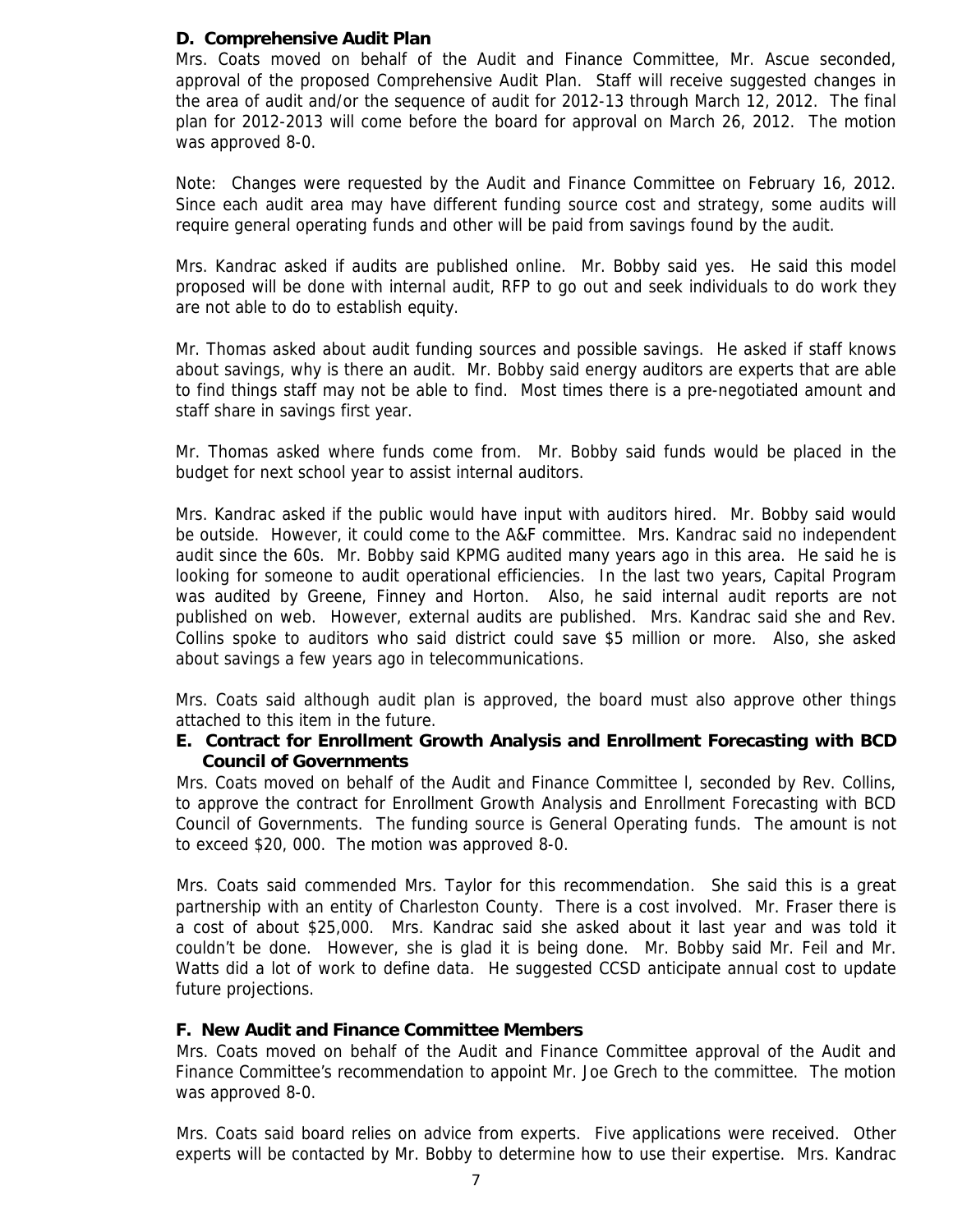asked if these individuals were told they had to file an Ethics Report. Mrs. Coats said according to Ms. Cathy Hazelwood it was not required. Mrs. Kandrac asked Charleston Educational Excellence Financing Corporation (CEEFC) is contacting the other individuals to serve on that committee. Mrs. Coats said that was accurate. Mrs. Kandrac suggested these individuals be provided information on their duties. Mr. Bobby said all four potential candidates were contacted indicated that they are interested. He forwarded them information recently shared with CEEFC members. He will contact them again for input and bring information to future meeting.

Mrs. Green asked if long-term members of CEEFC could be recognized for their services. Mr. Fraser said this is something the board should consider.

#### **10.2: Policy Committee**

#### **A. Revised Code of Conduct - PULLED**

Since this item was pulled from the agenda, no action was taken. Rev. Collins said next meeting of the Policy Committee is Mar. 27<sup>th</sup>.

#### **B. Election of Policy Committee Officers - PULLED**

Since this item was pulled from the agenda, no action was taken.

#### **XI. POTENTIAL CONSENT AGENDA ITEMS**

#### **11.1: North Charleston HS Update (Collins, Ascue, Kandrac, Moffly and Thomas)**

Dr. Winbush and Mr. Grimm presented on North Charleston High. Dr. Winbush said he believed the school would move forward. Mr. Grimm spoke about decreased absences and suspensions. He said MAP test shows growth in all areas. One US History teacher had highest score in the district. Last year it was only 30%. North Charleston High has wonderful kids and a hard working staff. Students are getting education they deserve.

Mr. Ascue asked about the reading level and literacy program at NCHS. Mr. Grimm said students take MAP when they arrive. There are different levels for reading classes. Every freshmen student is double blocked in English I. Students that perform well on MAP will go to advanced classes. Students are required to take HSAP and are in HSAP prep classes regardless to how they are performing. They have 11 students that haven't passed HSAP. This year he will have a tutor and have the building open to help prepare students for HSAP during spring break. No reading coach on staff.

Rev. Collins said he was pleased with the report. It shows Mr. Grimm is committed to turning the school around. Rev. Collins asked Mr. Grimm if he could get a person to help with reading next year. Mr. Grimm said he would. Dr. Winbush spoke of the fifth quarter and assignment of a reading coach for summer school. Mr. Grimm said he had 468 students in his school and approximately 30 students that are assigned elsewhere. Rev. Collins said he was pleased to see a decrease in the suspension rate at NCHS. Also he said the attendance rate was outstanding. The Culinary program is a stellar.

Mr. Grimm spoke about logistic program and partnership with Boeing that guarantees a job with \$12-\$15 per hour pay. Nurse Kizer has program helping students to go into the medical field. She has a good pass rate. A multi-media program with web design is good. Community Involvement – there were several events. However, bringing parents to the building is a problem. Tuskegee Airman visited NCHS during Black History Week. Mr. Grimm spoke of other efforts to bring parents to the school. Rev. Collins commended Mr. Grimm and Dr. Winbush on good job they are doing.

Dr. McGinley thanked Mr. Grimm, Dr. Winbush and other staff members present and asked them to keep up the good work. She commended Mr. Grimm for hanging tough when there was a lot of adversity about his hiring.

Mrs. Coats spoke of Mr. Grimm's efforts to reach out to parents and the community.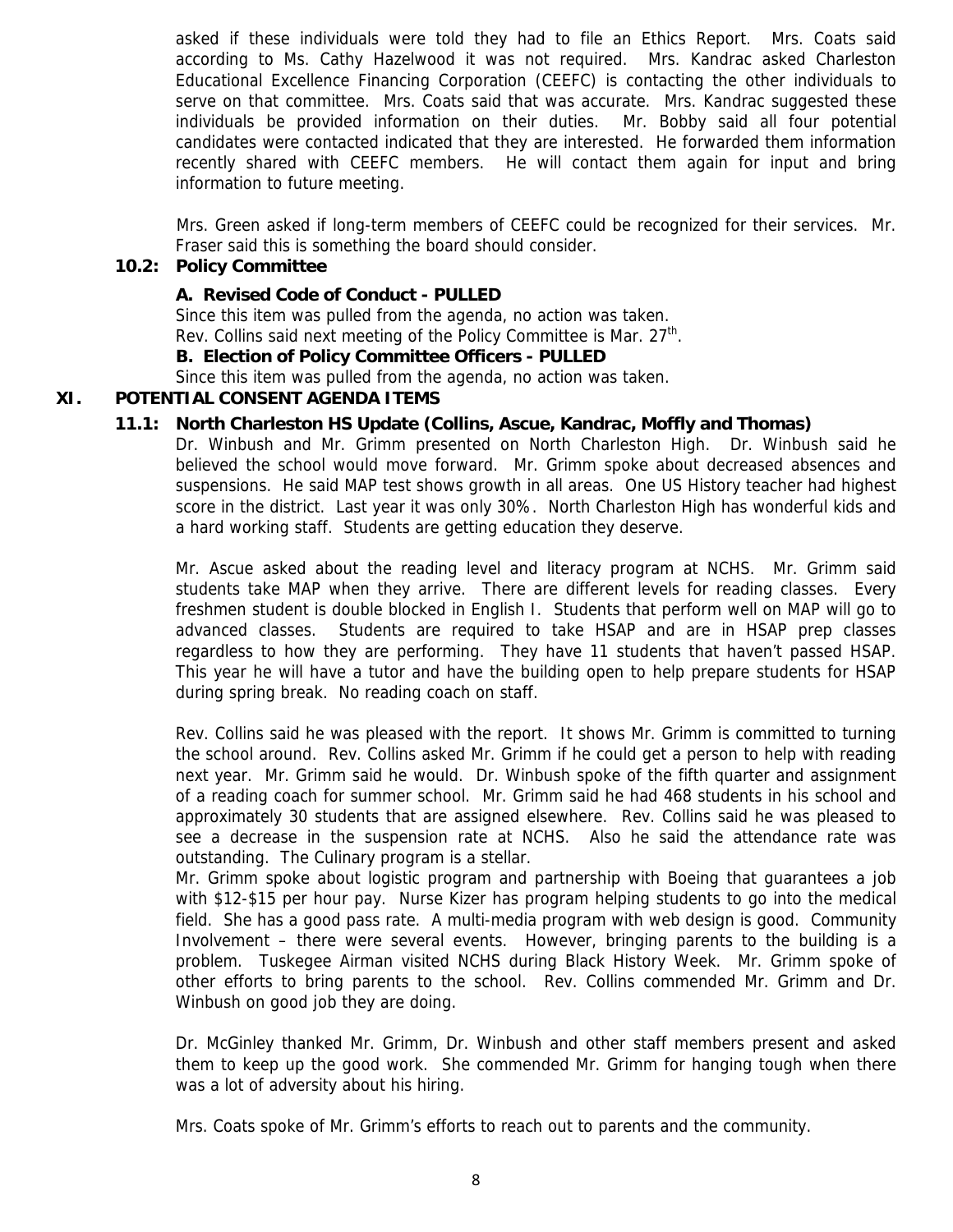#### **11.2: Board Travel Expenses**

Mr. Fraser said this item was placed on the agenda because of Board policy BD – Board Member Compensation and Expenses which states "Each board member may utilize up to oneninth of the board's travel budget allocation for the board". Then Mr. Fraser offered up his excess expense allocation. He said the board should have enough to cover the remainder of expenses during the year.

Mrs. Oplinger moved, seconded by Mrs. Coats for members that have an excess expense amount left to waive the policy to allow coverage of overages of other board members. The motion was approved 9-0

Mrs. Oplinger suggested the policy be revisited in the Policy Committee. Mrs. Kandrac said would be a travesty to limit or prohibit board members attendance of conferences. Mrs. Green said a cap already exist with policy. Mrs. Coats said she agrees that there is a \$25,000 budget to split among 9 individuals. She suggested Mr. Thomas

Mrs. Kandrac requested a quarterly report. Mrs. Kandrac said some board members live 3 miles away when others live 20 miles away.

#### **11.3: Approval of Bid Award Recommendation – HVAC systems – St. Andrews MS**

Mrs. Kandrac moved, seconded by Rev. Collins approval of the recommendation to approve the bid award recommendation to CR Hipp Construction in the amount of \$590,000 to replace the HVAC systems at 2012 Project Funds – Facility Maintenance. The funding source is Fixed Cost of Ownership FY2012 – Facility Maintenance - \$300,000 and the remaining \$290,000 is also from Fixed Cost of Ownership FY2012 – moving the existing Mobile Classroom Relocation Project to Fixed Cost of Ownership FY2013 – Facility Maintenance Project. The swap provides funding to immediately purchase equipment needed. Both projects will be completed during summer 2012. The motion was approved 8-0.

Mr. Thomas asked about future building plans. Mr. Troy Williams said addressing indoor air quality at this point. However, a new building may be considered in the 2017 building plan. Mr. Williams said the HVAC system could be reused if rebuilt.

#### **11.4 E-Rate Resolution**

Mrs. Coats moved, seconded by Mr. Ascue, approval of the resolution to meet E-Rate application requirements and file applications for funding per governing regulations. The funding source is General Operating Fund in FY2013. The estimated total is \$1,255,200 and the required commitment for E-Rate application is \$469,475. The motion was approved 8-0.

Mr. Bobby said this is done annually and allows the district to take advantage of the E-Rate Program. This resolution is beneficial to the district.

#### **XII. NEW BUSINESS**

- 1. Mrs. Kandrac said about the SRO Reports for August that the breakdown of North Charleston included Dorchester. It disturbed her because it looks like there are more incidents there. She asked about the cost.
- 2. Mrs. Kandrac requested the district's Organizational Chart for Bridgeview.
- 3. Mrs. Kandrac asked if agenda setting meeting dates could be published.
- 4. Mrs. Kandrac extended well wishes to staff members Mr. Elliot Smalley and Mr. Troy Williams. She also said since they have efficient staffs, maybe the district won't have to replace them.
- 5. Rev. Collins requested an Update on Redesign Students and their performance. Dr. McGinley said the next update could come at the end of the year or after the next testing because no info would be available before that time.
- 6. Mrs. Kandrac said she requested the FY2012-13 calendar comments that she asked for at the last board meeting. She said her constituents would like to see the Passover and Easter comments.
- 7. Mr. Ascue requested calendar format Mrs. Kandrac requested 12 month format.